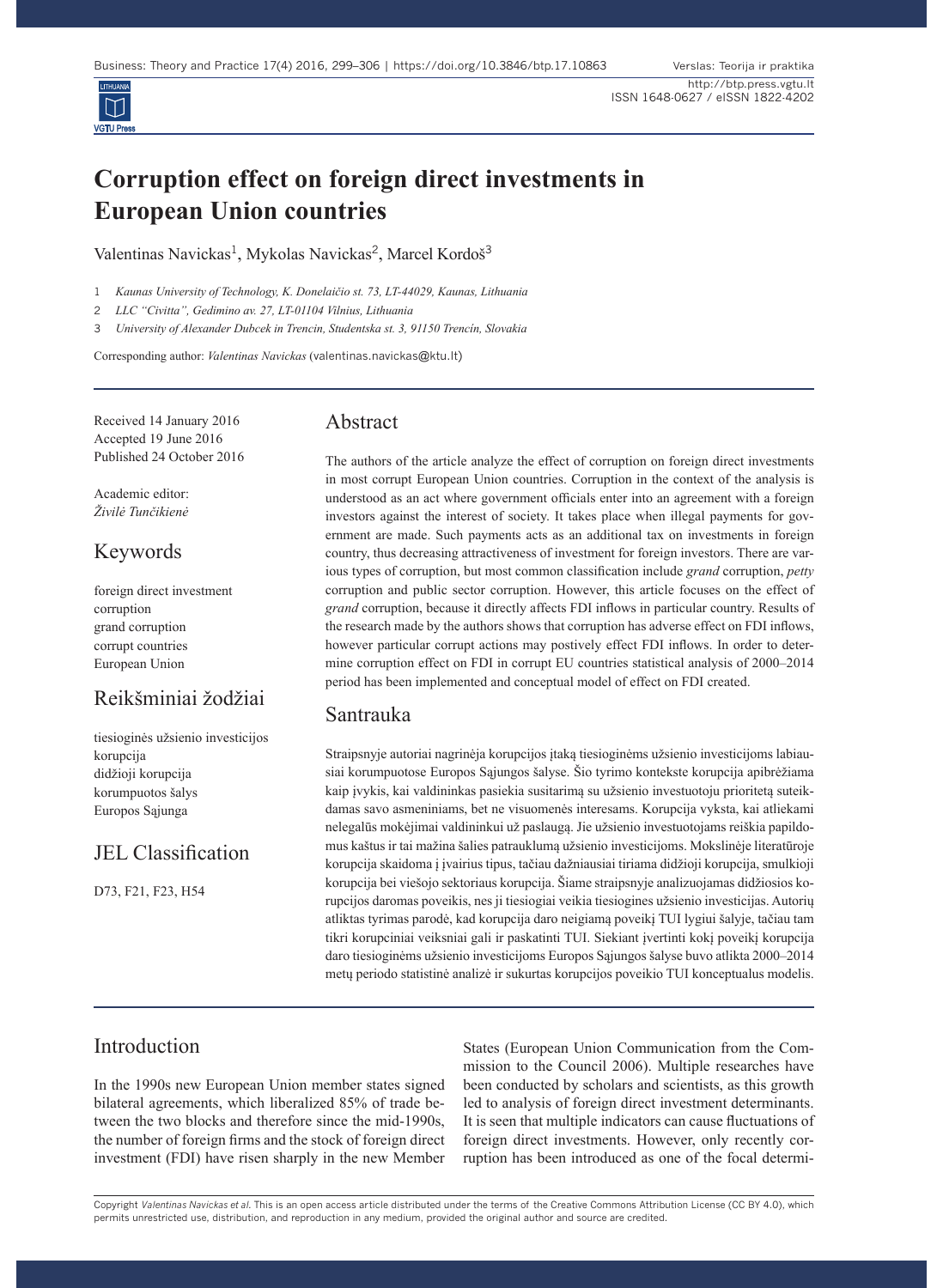nants of FDI inflows. It may not only directly influence changes of FDI, but may also affect economic growth, unemployment (Vojtovic and Krajňakova 2013) or other economic variables, which subsequently may lower the inflows of FDI. Though, in the context of this article, direct effect of corruption on FDI is being analysed, rather than corruption effect on multiple economic indicators.

*The problem and novelty of the study.* From the beginning of political economy science, corruption has been seen as a major issue and multiple scientists have analysed it in their researches. Multiple articles exist about corruption effect on economic growth, distortion of free market or other economic factors. Nevertheless, there is still too little attention on how corruption distorts foreign direct investments in European Union. Moreover, very little statistical analysis of corruption effect in most corrupt EU countries has been conducted, so the real impact of corruption in multiple countries has yet to be determined in particular countries and supported by statistical data. After thorough implementation of scientific literature analysis and determining main possible determinants of foreign direct investment, authors have created a statistical model, which determines the effect of corruption in particular EU countries on the volume of inflows of FDI. Worth mentioning, that multiple scholars have analysed corruption influence on foreign direct investment in the last decades, but more often than not, their work covers theoretical part of corruption effect. Therefore this article only briefly analyses theoretical part of the corruption effect on FDI and focuses on sophisticated statistical analysis.

*The object of the study.* The effect of corruption towards distortion of free market of foreign direct investments.

*The aim of the study:* to conduct statistical analysis and create a statistical model, which determines corruption effect on foreign direct investments in corrupt European Union countries.

*The tasks of the study are:*

- 1. To present the concept of corruption in economics;
- 2. To analyse the relationship of FDI with corruption;
- 3. To formulate statistical model for corruption effect on FDI.

*The methods of the study*: systematic, logical, comparative analysis of scientific literature, synthesis and statistical modelling.

### 1. Literature review

#### **1.1. The concept of corruption in economics**

In theory corruption is defined as a violation of trust between two parties, when one of the parties enters into an agreement with a third party against the interest of another (Gambetta 2002). In economic analysis, these parties usually are society and government officials. Even though, it is hard to identify the interests of the society, but in a context of foreign direct investments it can be seen as acquisition of as many investors as possible. And if government official or other stakeholder enters into an agreement with third party, such as foreign investor, who is willing to bribe, it can be seen as an act of corruption. Multiple other definitions of corruption have been commonly used in economic analysis: some see corruption as the abuse of public office for private gain (Martinez-Vazquez et al. 2007; Brasoveanu and Brasoveanu 2009), whereas others as the misuse or the abuse of public office for private gain (World Bank 1997) or likeliness to demand special and illegal payments in high and low levels of government (Sarkar and Hasan 2001). Therefore, illegal payments for government can be seen as an additional tax on investments in foreign country. Multiple studies confirmed this view by stating that corruption in a form of a tax makes an investment in corrupt country less profitable for foreign investors, therefore leading to lower levels of FDI (Wei 2000). Unfortunately, corruption is not unusual in international business and as history shows, it can be a routine practice for investors, especially in developing countries (World Bank 1999; Transparency International 2010) and therefore its actual relation to FDI inflows should be defined. Transparency International (2011) offers the following classification of most common corruption types:

- Grand corruption;
- Petty corruption:
- Public sector corruption.

*Grand corruption* takes place, when high level politicians engage in corrupt activities that may distort policies or the central functioning of the state and enables public officials to benefit at the expense of public good (Transparency International 2010). In the context of FDI, the most common grand corruption type is "regulation for sale", when government creates certain regulations that prevent some institutions from possibilities to invest and opens opportunity for other investors that might be related to government officials. Other typical grand corruption type is "kickbacks" also known as bribes. There are various examples of grand corruption when attracting FDI, but one of the recent major scandals has been provoked by "Siemens" corporation, as their actions undertaking projects in foreign countries included such deals as paying \$5 million to the son of the Prime Minister to win a mobile phone contract in Bangladesh or paying \$12.7 million to various officials to win government telecommunications contracts (Hill 2011).

*Petty corruption* is everyday abuse of their work position by low and mid-level public officials in their interactions with ordinary citizens (Transparency International 2010). Multiple examples include small sums of bribes varying from healthcare to education, but such type of corruption has no direct relation to FDI inflows.

*Public sector corruption* takes place, when decentralized government units, such as police, courts, healthcare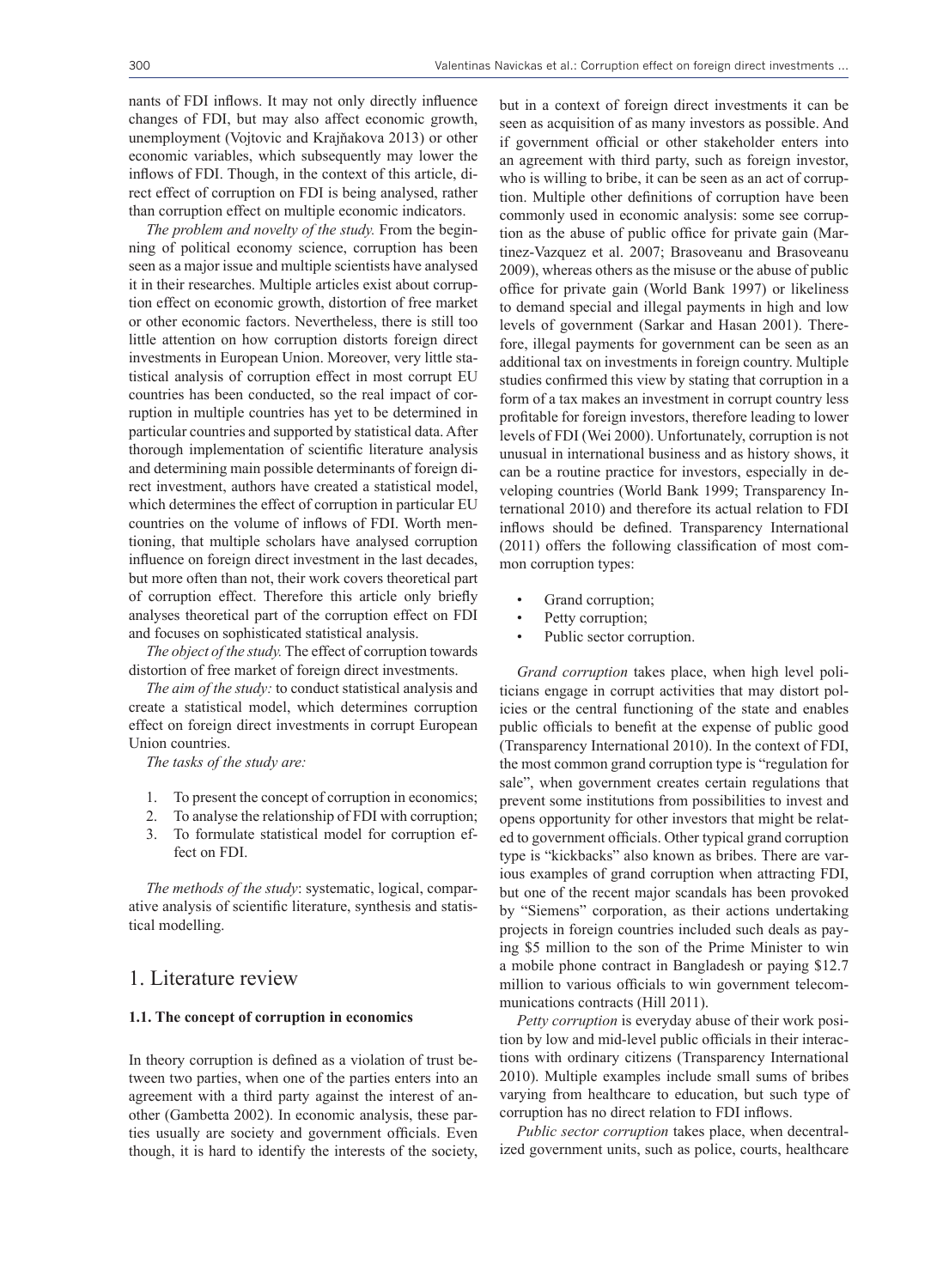301

or other institutions uses public funds to satisfy their, rather than public, needs. However, this type of corruption does not make direct effect to FDI, so is not being analysed in more detail.

Due to the reasons mentioned above, the following parts of the article focus on the effect of grand corruption, as it directly affects FDI inflows in particular country.

#### **1.2. Corruption in European Union**

Corruption is usually associated with third world countries, but levels of corruption in European Union are still high and may cost EU economy around 120 billion euro a year (European Commission 2014), whereas an average freedom from corruption index in EU in 2014 was 61. The higher it is – the less corrupt country is. Even though, it may be difficult to interpret this number, world average in

2014 was around 42, therefore EU average is well above world average. However, levels of corruption in European Union countries remain high and affect their economy growth, competitiveness in global market or ability to attract foreign direct investments. Worth mentioning that it is expected that freedom from corruption index average in EU will rise by nearly 2 units, meaning corruption is levels are dropping. Following Figure 1 provides statistical data of corruption levels in European Union in 2014. Greece had highest corruption level in 2014 in European Union, as its freedom from corruption rate was only 33, which ranks only  $90<sup>th</sup>$  in the world, below such countries as Colombia or Marocco. As expected, Scandinavian countries are amongst the least corrupt in EU, whereas Baltic states Latvia and Lithuania fall below the average and Estonia above it.



Figure 1. Freedom from corruption index in EU member states in 2014 (source: Heritage International 2015).

#### **1.3. Effects of corruption**

Multiple scientists and scholars indicate that corruption has adverse effects on economic performance (Al-Sadig 2009). It may negatively affect economic growth or levels of investment (Mauro 1995) and particularly, foreign investments (Castro and Nunes 2013), increase income inequality (Jong-sung and Khagram 2005), impact healthcare and education systems (Gupta et al. 2000) or negatively influence multiple other economic indicators. In the context of FDI, corruption may be seen as a potential extra cost or, as discussed before, a tax for the investor, which is a direct increase of cost of doing business in a particular country. Furthermore, other previously mentioned factors are also influenced by corruption may undirectly effect FDI levels by harming business environment for foreign investors, thus leading to lower levels of FDI. Moreover, there are other indirect costs, and as Kolstad and Wiig (2013) states, corrupt countries typically also have lower quality public investments, for instance in infrastructure, which makes business operations more costly. Authors also believe that public officials have improved bargaining position once investment by foreign investor has been made and corrupt officials may be less credible not to exploit this possition and therefore it makes investments in corrupt countries less likely in the first place. Analyzing all these mentioned arguments scholars usually agree to the hypothesis that increasing corruption levels in a particular country will typically lead to reduction of FDI. On the other hand, some scientists believe that corruption may not be costly for foreign investors, but rather beneficial.

Some countries have strict regulation and inefficient bureaucracy, which may lead that it takes a lot of time for investor to undergo bureaucratic procedures. In such case corruption may increase bureaucratic efficiency by speeding up the process of decision making (Bardhan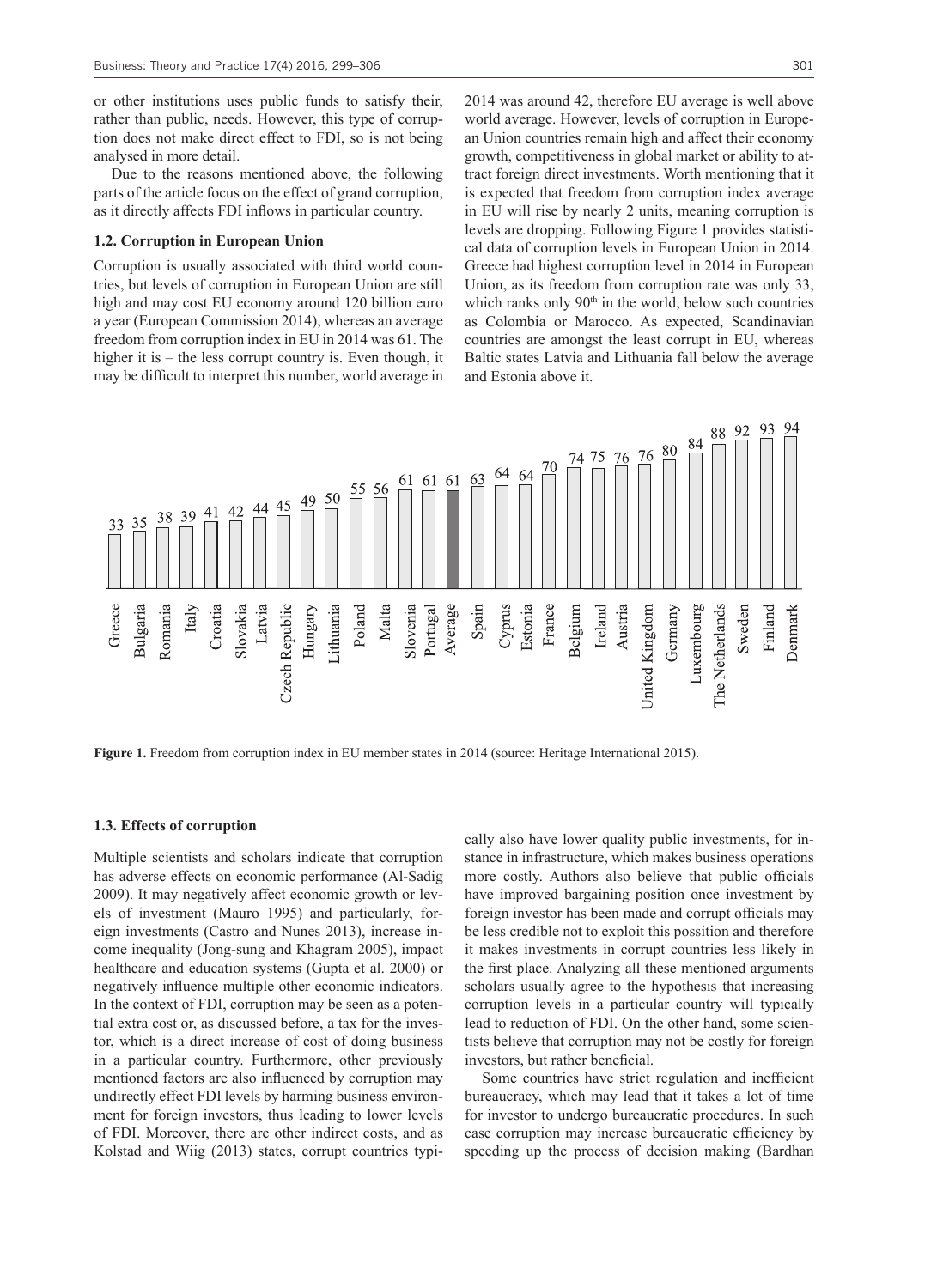1997). However, this view has been rejected empirically (Al-Sadig 2009). Other positive of effects corruption include securing contracts or licenses, access to information or other sources of economic rents (Kolstad and Wiig 2013). Hence, considering these factors it is possible that foreign investors may want to undertake projects in corrupt countries as bribe value is lower than value of time undertaking bureaucratic procedures. In such case increase of corruption would lead to increase of FDI and as Kolstad and Wiig (2013) states, this is a particularly relevant in the extractive industries, such as mining and petroleum, where the rents to be gained from securing access to resources is potentially huge. However, such potential effect is questionable and multiple scholars have rejected empirical relationship that increase of corruption will lead to increase of FDI, but following parts of this article will empirically test such possibility.

#### **1.4. The concept of FDI inflows in economics**

There are various definitions of foreign direct investment, but since further analysis focuses on European Union countries, definition provided by IMF is chosen, due to the fact that EU countries often use such definition: "*Direct investment is the category of international investment that reflects the objective of a resident entity in one economy obtaining a lasting interest in an enterprise resident in another economy. The lasting interest implies the existence of a long-term relationship between the direct investor and the enterprise and a significant degree of influence by the investor on the management of the enterprise. Direct investment comprises not only the initial transaction establishing the relationship between the investor and the enterprise but also all subsequent transactions between them and among affiliated enterprises, both incorporated and unincorporated*" (International Monetary Fund 2013)*.* It seems reasonable that every country wants to attract FDI, since it may be potential source of economic growth. Direct positive effect is countries ability to accumulate capital, whereas indirect effects include promotion of productivity growth through technology transfer and allows avoiding or accumulating lower levels of debt (Okada and Samreth 2010). So, as every country wants to attract FDI, it is worth analysing what are the motives for investors to invest in particular countries in order to compensate for the costs of operating abroad, a firm must incur significant advantages of going multinational (Carstensen and Toubal 2003). One of the first scholars, who analysed FDI inflows, stated that there are four motives for investing in a particular host country: market-seeking motives (getting access to consumer markets), efficiency-seeking motives (exploiting factor price differences between countries), resource-seeking motives (accessing resources), and strategic motives (increasing

market power) (Dunning 1977, 1981). However, FDI inflows can also be affected by economic indicators. It is widely believed that increase in FDI is closely related to size of host country's economy, its growth rate, but scientists identify other determinants, such as business facilitation and institutional framework (Castro and Nunes 2013); tax system, simplicity to establish business in a country, property rights (Habib and Zurawicki 2002) and other factors. All these factors are seen to be important determinants of FDI levels in a country. Therefore, foreign investors would tend to avoid investing in countries with high levels of corruption (Al-Sadig 2009). However, this article intends to analyze the relationship of corruption for inflows of FDI, but previously mentioned institutional determinants must be included in the statistical models as a control variables.

So this article in the following parts intends to answer a question whether a country receives more or less FDI when corruption increases and measure by how much FDI in a country would increase/decrease if corruption grows, while holding other FDI determinants constant.

### 2. Methodology and data

Analysis of scientific literature determined that FDI inflows are subject to diverse restraints, rather than only corruption and varies from legal and taxation system to economic indicators. In order to analyse complex view of the effect of corruption on FDI, multiple independent variables are being used in statistical analysis, taking into account limitations of the data.

*Dependent variable:* FDI inflows in a particular country at a given year. Variable is measured in US dollars at current prices and exchange rates in millions, due to availability of FDI inflows data, measured in Euro.

*Independent variable:* Freedom from corruption is measured in a 100-point scale, where 0 indicates very high corruption and 100 – no corruption in a given country.

*Control variables:* property rights; fiscal freedom; government spending; business freedom; labour freedom; monetary freedom; trade freedom; investment freedom; financial freedom. Worth mentioning that these control variables include in the previous sections described financial and economic indicators in a country. For example: fiscal freedom includes taxation on new businesses; monetary freedom includes measure of inflation, etc. More about each control variable and its measurement could be found in http://www.heritage.org*.*

Benchmark FDI equation, chosen for statistical analysis is provided in Figure 2, where βs are unknown parameters to be estimated and *ε* is the usual random disturbance.

FDI inflows =  $\beta_0 + \beta_1$  freedom from corruption +  $\beta_2$ Property rights +  $\beta_3$ Fiscal freedom +

 $\beta_4$ Government spending +  $\beta_5$ Business freedom +  $\beta_6$ Labour freedom +

 $\beta_7$ Monetary freedom +  $\beta_8$ Trade freedom +  $\beta_9$ Investment freedom +

 $\beta_{10}$ Financial freedom +  $\varepsilon$ 

**Figure 2.** FDI inflows equation (source: created by the authors).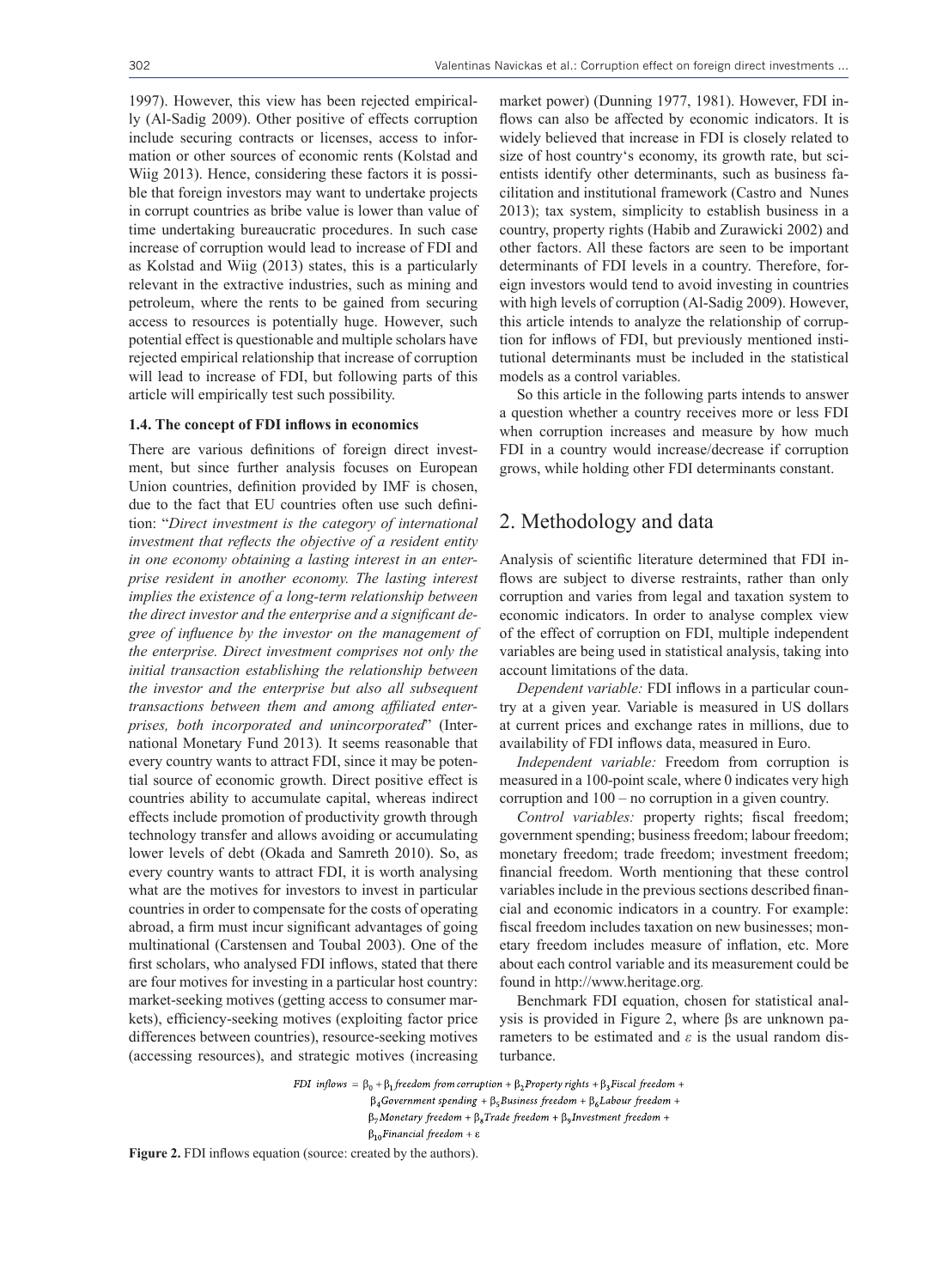Model includes analysis of panel data: FDI inflows data has been collected from UNCTAD, whereas other statistics from Heritage International. Analysis covers 15 years span: from 2000 to 2014, as data for 2015 is still not available.

Panel data analysis approach has apparent advantages as Baltagi (2005), Al Sadig (2009) states, using panel data much larger sample size could be employed than in time-series or cross-sectional data and the estimates of the regression coefficients are more reliable.

*Description of model method*: In this article, statistical analysis is conducted using three modelling methods: pooled OLS, fixed effects, random effects that are widely used by other scientists analysing the subject. However, before determining the most appropriate method for results interpretation three statistical tests have been implemented: joint significance of differing group means testing; Breusch-Pagan and Hausman tests.

### 3. Results and discussion

As mentioned in the previous section, analysis covers 15 years span: from 2000 to 2014. For analysis 15 EU countries has been selected: Bulgaria, Croatia, Czech Republic, Greece, Hungary, Italy, Latvia, Lithuania, Malta, Poland, Portugal, Romania, Slovakia, Slovenia and Spain. The only criteria for selecting these countries for the analysis are their corruption level in a country in year 2014, as according to data of "Heritage International" these 15 countries has been the most corrupt European Union countries in 2014. Hypothesis behind such choice: corrupt EU countries may have lower FDI levels than less corrupt countries due to the reason that investors shy away from investing into corrupt countries, as it brings extra costs. Empirical study has been implemented using statistical analysis software "Gretl" and modelled on the bases of previously provided FDI inflows equation. Table 1 provides results of all three commonly used statistical analysis methods: pooled OLS, fixed effects, random effects. However, statistical tests results show that the most appropriate statistical analysis method for the interpretation of the results is pooled OLS, or as further addressed – OLS.

Table 1 presents regression results of freedom from corruption effect on FDI inflows, eliminating other control

**Table 1.** Corruption effect on FDI inflows (source: created by the authors).

| Dependent variable: FDI inflows (mln. USD) |               |               |                |  |
|--------------------------------------------|---------------|---------------|----------------|--|
|                                            | <b>OLS</b>    | Fixed effects | Random effects |  |
| Constant                                   | $-8745.09***$ | $-8724.47***$ | $-8724.47***$  |  |
| Freedom<br>from<br>corruption              | 330.58***     | $330.14**$    | $330.14**$     |  |
| n                                          | 225           | 225           | 225            |  |
| Adi. $\mathbb{R}^2$                        | 0.109         | 0.103         | 0.103          |  |

\* Significance at 90% level, \*\* at 95% level and \*\*\* at 99% level.

variables, therefore meaning they remained constant in the analysed countries during 2000–2014 year span. Results in the table show that freedom from corruption effect on FDI inflows is significant at 99% level and indicate that increase of freedom from corruption index by 1 unit (meaning the corruption in the country has decreased) will lead to an average increase of 330.58 mln. USD *ceteris paribus.* Such number seems to be extremely high, but worth mentioning that corruption index is rising by lower yearly rate than 1 unit in observed countries during selected period of time, so actual increase of FDI inflows if corruption level decreases typically would be lower. However, opposite relationship might suggest that increased FDI inflows lead to decrease of corruption, but in the context of this article the opposite relationship is not examined and should be determined in further studies. OLS model results show that freedom from corruption variable only explains 10.9% spread of FDI inflows, as  $R^2 = 0.109$ , meaning up to 89% of FDI inflows can be explained by analysis of other variables. Furthermore, elimination of control variables in the analysis leaving them constant over the years is not feasible or statistically correct. Thus, Table 2 below presents regression analysis results of freedom from corruption effect on FDI inflows, including control variables, which according to scientific literature analysis might determine the inflows of foreign direct investments and explain larger amount of FDI inflows.

Regression analysis, presented in Table 2 includes multiple variables, which might be significant determining the size of FDI inflows and acts as control variables when measuring the effect of corruption on the level of

**Table 2.** Corruption and control variables effect on FDI inflows (source: created by the authors).

| Dependent variable: FDI inflows (mln. USD) |              |                      |                |  |
|--------------------------------------------|--------------|----------------------|----------------|--|
|                                            | <b>OLS</b>   | <b>Fixed effects</b> | Random effects |  |
| Constant                                   | $-5841.27$   | $-6040.33$           | $-6040.33$     |  |
| Freedom<br>from corrup-<br>tion            | 211.17**     | 210.38**             | 210.38**       |  |
| Property<br>rights                         | $-213.59***$ | $-213.82***$         | $-213.82***$   |  |
| Fiscal<br>freedom                          | $-634.72***$ | $-636.39***$         | $-636.39***$   |  |
| Government<br>spending                     | $160.19**$   | 161.37**             | 161.37***      |  |
| <b>Business</b><br>freedom                 | $-64.68$     | $-64.76$             | $-64.76$       |  |
| Labour<br>freedom                          | 99.99        | 100.04               | 100.04**       |  |
| Monetary<br>freedom                        | 8.80         | 8.68                 | 8.68           |  |
| Trade free-<br>dom                         | 278.06**     | 281.60**             | 281.60***      |  |
| Investment<br>freedom                      | 115.94       | 115.75               | 115.75*        |  |
| Financial<br>freedom                       | 302.44***    | 303.20***            | 303.20***      |  |
| n                                          | 225          | 225                  | 225            |  |
| Adj. $\mathbb{R}^2$                        | 0.338        | 0.332                | 0.332          |  |

\* Significance at 90% level, \*\* at 95% level and \*\*\* at 99% level.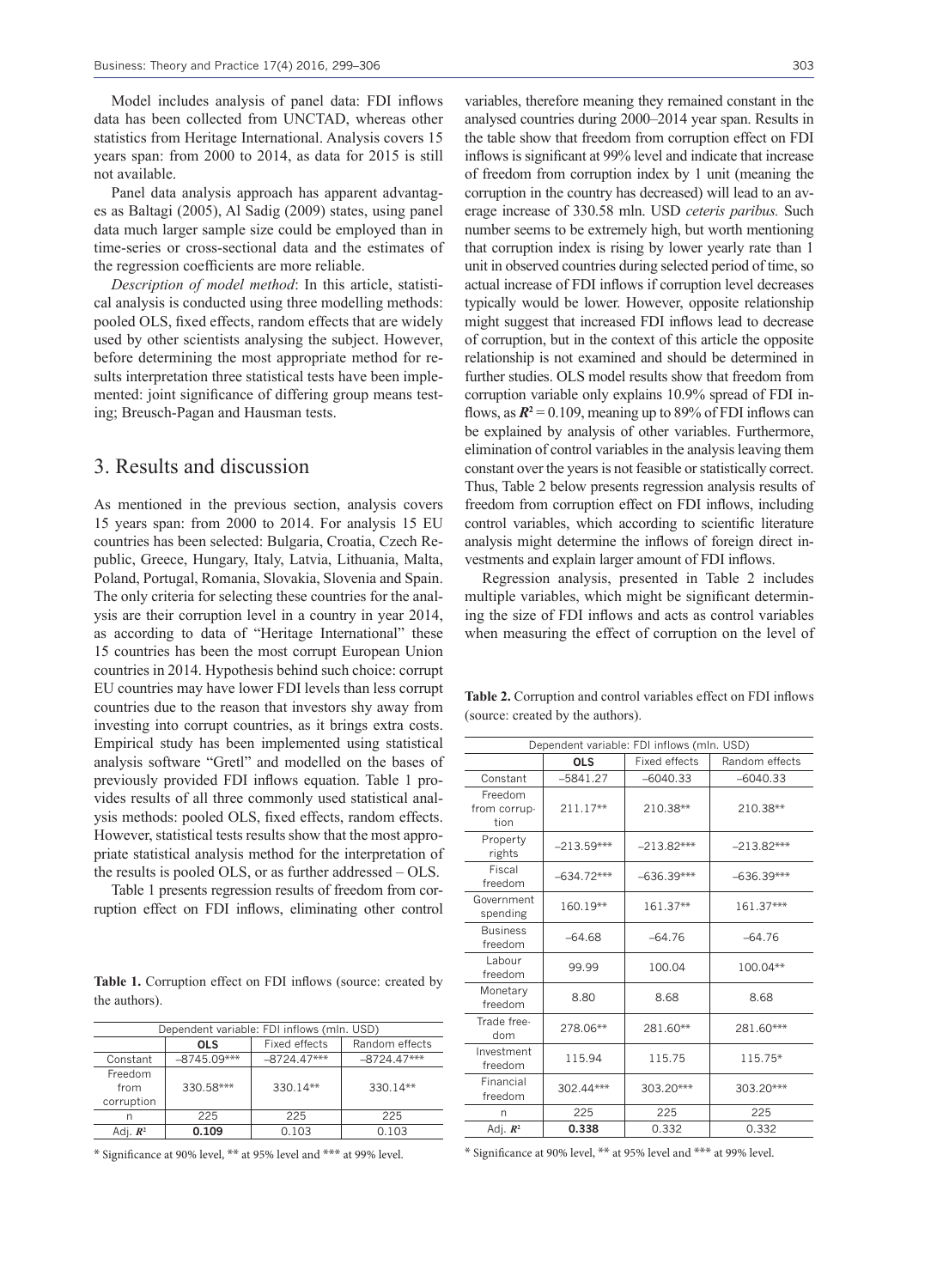foreign direct investments. Freedom from corruption index, as expected, remains significant at 95% level for determining FDI inflows, whereas not all control variables appeared to by significant: property rights, fiscal freedom and financial freedom indexes are significant at 99% level, while trade freedom at 95%. Other variables proved to be insignificant. While analysing the results of expanded regression analysis, it could be stated that increase of freedom from corruption index by 1 unit (meaning the corruption in the country has decreased) will lead to an average increase of 211.17 mln. USD of foreign direct investments in particular country at a given year. For example: if Lithuanian freedom from corruption index in 2014 was 50 and it increases to 51 in 2015, theoretically Lithuania on average should attract additional 211,17 mln. USD FDI inflows, comparing to 2014.

The analysis shows that results in some cases could be ambiguous: increase of property rights by one unit, meaning private property guarantees by the government increases, court system enforces contracts quicker and more efficiently will lead to decrease of FDI inflows, even though it seems that increase in property rights index means positive impact on business environment for foreign investors. However, ambiguous results could mean foreign investors might not trust governments, court systems or other governmental institutions. These issues fall out of the context of this paper and therefore should be examined in further studies by authors. Other results reveal that increase of fiscal freedom, meaning taxes in a country are increasing will lead to decrease of FDI; increase of government spending, trade freedom and financial freedom will lead to increase of FDI. After including multiple control variables into regression analysis, adjusted  $\mathbb{R}^2$  equals to 33.8%, therefore meaning not only corruption effect on FDI inflows is low, but also other factors, traditionally seen as determinants of the size of foreign direct investments.

In order to further analyse the relationship between FDI inflows and corruption effect, correlation matrix between these two variables has been implemented, using previously described data for 15 selected countries from year 2000 to 2014. Null hypothesis states that these two variables correlate between each other, whereas alternate hypotheses do not see a relation between them.

*H0: Freedom from corruption index and FDI inflows are not correlated*

#### *Ha: Freedom from corruption index and FDI inflows are correlated [P-value: 0.00]*

When, P-value is lower than 0.05, then *H0* cannot be accepted and therefore *Ha* is not rejected, which states that freedom from corruption index and FDI inflows are correlated. Correlation between these two variables in observed countries during 2000 and 2014 years span is 33.62%, meaning correlation is positive and both variables move in the same direction – as one goes up, the other goes up, or vice versa. Such relation is also presented in a XY scatter plot, provided below (Fig. 3).



**Figure 3.** FDI inflows and freedom from corruption scatterplot (source: created by the authors).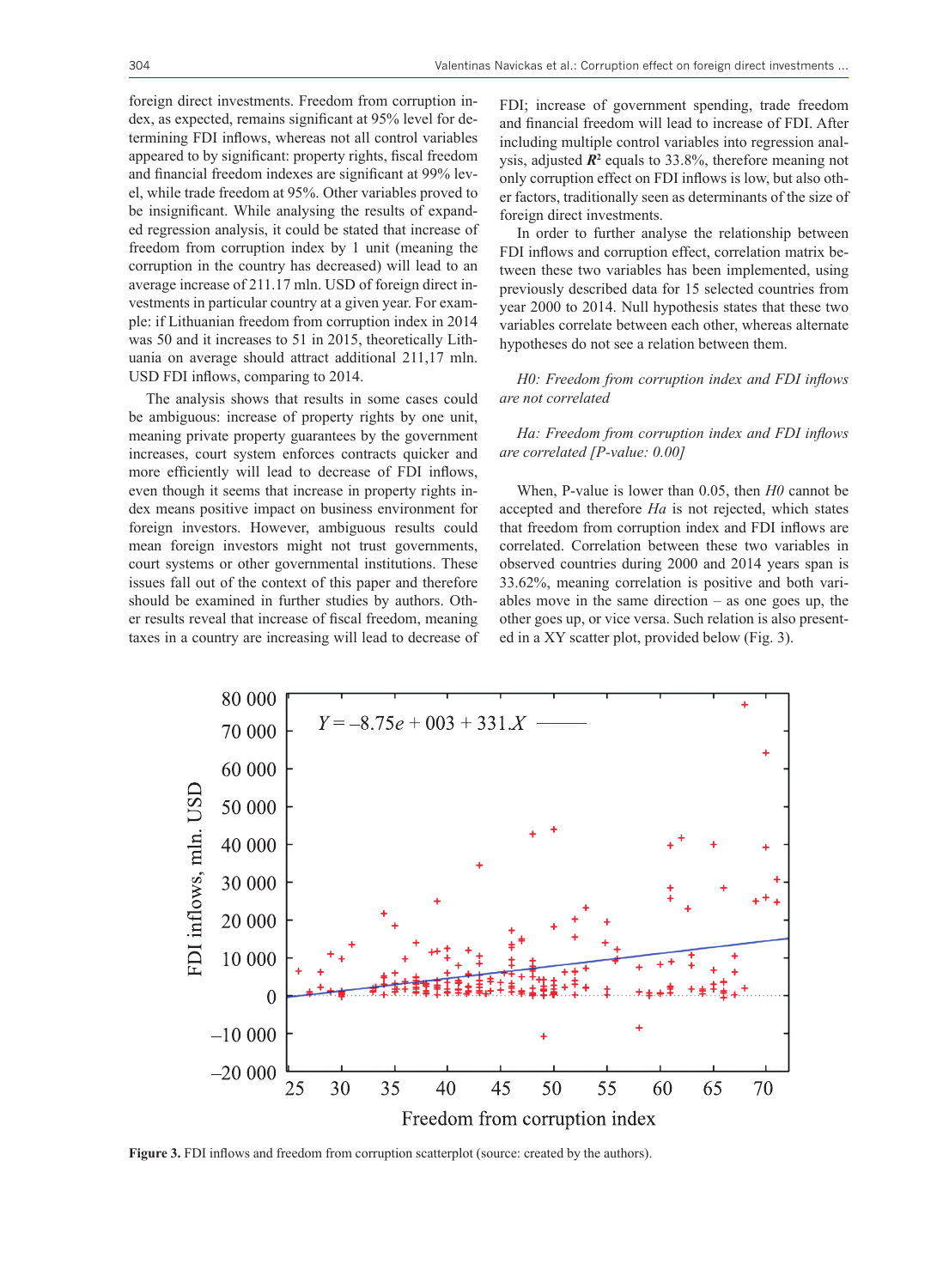### Conclusions

In economics multiple corruption definitions are used, but typically corruption is defined as an act where one of the parties enters into an agreement with a third party against the interest of another. In the context of this analysis, these parties usually are society and government officials. While obtaining FDI, corruption takes place when illegal payments for government are made. This may be seen as an additional tax on investments in foreign country, thus decreasing the levels of FDI.

Scientific literature analysis have shown that corruption has adverse effect on FDI inflows. Multiple scientists not only have acknowledged that corruption decreases FDI directly, as investors do not want to pay additional costs for doing business in a country, but it may also undirectly effect FDI levels by harming business environment for foreign investors. It may happen by increasing income inequality, negatively impacting healthcare and education systems or through other indirect channels, such as lower quality of public investments and improved public officials bargaining positions. However, corruption may postively effect FDI inflows by speeding up the process of decision making, securing contracts, licenses and access to information or other sources of economic rents.

After formulating statistical models for corruption effect on FDI, it has been determined that corruption negatively affects foreign direct investments inflows. According to the results of the research decrease in corruption by one index unit (meaning freedom from corruption index rises by 1) on average will amount to 211.17 mln. USD rise in FDI in particular country at a given year. For example: if Lithuanian freedom from corruption index in 2014 was 50 and it increases to 51 in 2015, theoretically Lithuania on average should attract additional 211.17 mln. USD FDI inflows, comparing to 2014. However, freedom corruption index on average is rising by lower yearly rate than 1 unit, thus meaning decrease of corruption typically leads to lower rise in FDI inflows than 211 mln. USD a year. Regression analysis results show that corruption and its control variables only amount to 33.8% of explained spread, meaning there are other variables that may affect corruption. As authors analysis suggests these determinants could be indirect or "soft", such as quality of public investments, public officials bargaining positions or other factors. In order to determine and statistically test these hypotheses, continuous analysis of surveys and questionnaires results are needed and thus must be examined by authors and other scholars in further researches.

### References

- Al-Sadig A (2009) The effects of corruption on FDI inflows. Cato Journal 29(2): 267–294.
- Baltagi B (2005) Econometric Analysis of Panel Data (3rd edn). John Wiley, Hoboken, 388 pp.
- Bardhan P (1997) Corruption and development: a review of issues. Journal of Economic Literature 25: 1320–1346.
- Brasoveanu I, Brasoveanu L (2009) Correlation between corruption and tax revenues in EU 27. Economic Computation and Economic Cybernetics Studies and Research 43(4): 133–142. [December, 2009]
- Carstensen K, Toubal F (2003) Foreign direct investment in Central and Eastern European countries: a dynamic panel analysis. Journal of Comparative Economics 32(1): 3–22. https://doi.org/10.1016/j. jce.2003.11.001
- Castro C, Nunes P (2013) Does corruption inhibit foreign direct invesment? Política. Revista de Ciencia Política 51(1): 61–83.
- Dunning J (1977) Trade, location of economic activities and the MNE: A search for an eclectic approach. In: Ohlin B, Hesselborn P-O, Wijkman PM (Eds) The International Allocation of Economic Activity – Proceedings of a Nobel Symposium held at Stockholm. Palgrave Macmillan, 395–418. https://doi.org/10.1007/978-1-349- 03196-2\_38
- Dunning J (1981) International Production and the Multinational Enterprise. George Allen and Unwin, London, 440 pp.
- European Commission (2014) EU anti-corruption report. Brussels, 3.2.2014, COM(2014) 38 final.
- European Union Communication from the Commission to the Council (2006) Enlargement, two years after – an economic success. http:// eur-lex.europa.eu/legal-content/EN/TXT/?uri=URISERV:e50026
- Gambetta D (2002) Corruption: An Analytical Map. In: Kotkin S, Sajo A (Eds) Political Corruption of Transition: A Sceptic's Handbook. Central European University Press, Budapest, 33–56.
- Gupta S, Davoodi H, Tiongson E (2000) Corruption and the Provision of Health Care and Education Services. IMF Working Paper No. 116. International Monetary Fund, Washington, 32 pp.
- Habib M, Zurawicki L (2002) Corruption and foreign direct investment. Journal of International Business Studies 33: 291–307. https://doi. org/10.1057/palgrave.jibs.8491017
- Heritage International (2015) Heritage International. http://www.heritage.org/index/explore?view=by-region-country-year
- Hill CW (2011) International Business: Competing in the Global Marketplace.McGraw-Hill Education, Boston, 688 pp.
- International Monetary Fund (2013) Balance of Payments and International Investment Position Manual (6<sup>th</sup> edn). International Monetary Fund, Washington, DC, 371 pp.
- Jong-sung Y, Khagram S (2005) A Comparative Study of Inequality and Corruption. American Sociological Review 70:136–157. https://doi. org/10.1177/000312240507000107
- Kolstad I, Wiig A (2013) Digging in the dirt? Extractive industry FDI and corruption. Economics of Governance 14(4): 369–383. https:// doi.org/10.1007/s10101-013-0133-2
- Martinez-Vazquez J, Boex J, del Granado JA (2007) Corruption, fiscal policy, and fiscal management. In: Martinez-Vazquez J, Boex J, del Granado JA (Eds) Fighting Corruption in the Public Sector (Contributions to Economic Analysis, Volume 284). Emerald Group Publishing Limited, 1–10. https://doi.org/10.1108/S0573- 8555(2007)0000284006
- Mauro P (1995) Corruption and growth. Quarterly Journal of Economics 110(3): 681–712. https://doi.org/10.2307/2946696
- Okada K, Samreth S (2010) How Does Corruption Influence the Effect of Foreign Direct Investment on Economic Growth? MPRA Paper 2010: 27572. https://mpra.ub.uni-muenchen.de/27572/1/MPRA\_paper\_27572.pdf